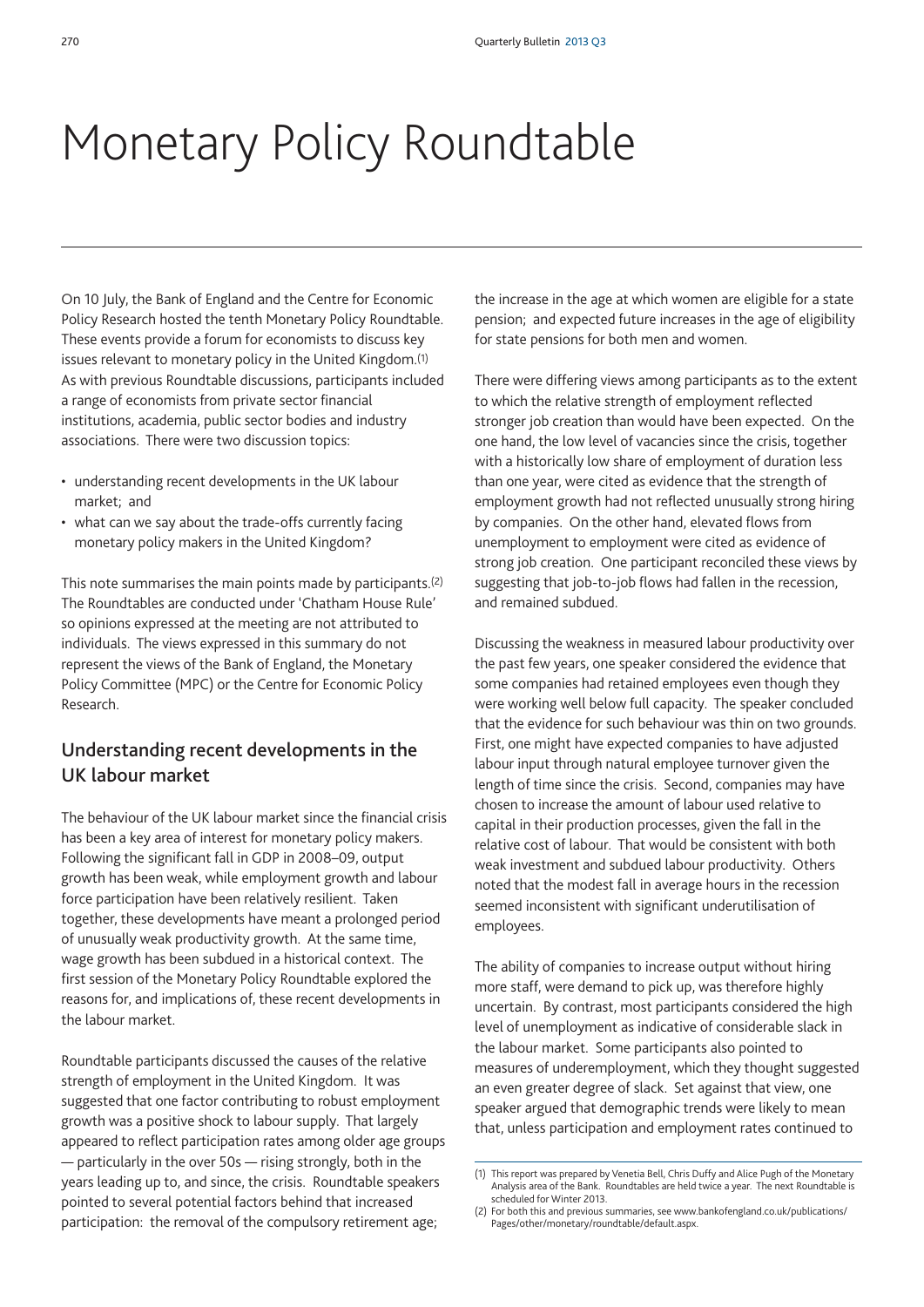Participants noted that since the crisis there had been a large fall in real wages. It was suggested that this reflected weak labour productivity growth, high unemployment and an increase in labour supply. One speaker presented evidence that wages had become more sensitive to both national and regional unemployment since 2002. For that speaker, the level of unemployment was important for the level, rather than the growth rate, of wages (as suggested by the Phillips curve relationship in economic theory), and there was little evidence that wage growth responds to shocks to CPI inflation. His conclusion was that the evidence did not support the usefulness of 'non-accelerating inflation rate of unemployment' concepts for explaining wage growth and that, even in an environment of low and stable unemployment, underlying pressures on wage growth were likely to be weak.

The discussion touched on the role of migration in explaining recent labour market dynamics. It was noted that while migration had been important for developments over a longer time frame, most participants did not believe it could explain many of the features of the labour market since the financial crisis.

There was some discussion of the differences between the UK experience and those of other countries. The behaviour of UK unemployment appeared broadly similar to that in the United States, notwithstanding the greater initial increase in unemployment there, while movements in employment had differed due to distinct trends in labour force participation. The UK experience appeared to be different to the euro area in both respects. A variety of explanations were put forward for these differences, including: different financial systems; experiences with welfare-to-work policies; and legislative changes in relation to retirement. But there was no consensus on the relative importance of each factor.

In summary, Roundtable participants were largely in agreement that the United Kingdom had experienced a substantial increase in labour supply, although it remained unclear how persistent that increase would prove to be. This was thought to be an important driver of developments in both employment and wages. While there were mixed views on the degree of underused labour in employment, most saw the elevated unemployment rate as a sign of slack in the labour market more generally.

## **What can we say about the trade-offs currently facing monetary policy makers in the United Kingdom?**

With inflation well above the 2% target and a sizable margin of spare capacity in the economy, the MPC faces a trade-off when judging how quickly it intends to return inflation to target. If it attempts to lower inflation too quickly, that would reduce the support it can provide to output and employment, and so may endanger the recovery. But if it does so too slowly, people may doubt the Committee's commitment to the inflation target, making it more costly to keep inflation close to the 2% target in the future. The second session of the Roundtable explored the nature of the trade-off between output and inflation, and the consequent implications for monetary policy.

A key aspect of this trade-off is the extent to which productivity can pick up as demand recovers. That will depend in part upon the degree of slack currently in the economy, over which Roundtable speakers expressed a range of views. One speaker argued that the output gap was relatively small, in large part reflecting a reduction in the rate of growth of potential output since the crisis. A sustained period of low interest rates was also thought to have discouraged the reallocation of resources within the economy towards their most productive uses. The speaker presented empirical estimates that suggested that accommodative policy during the post-crisis period might have permanently reduced the level of productivity by nearly 1%.

In contrast, another speaker argued that there was no strong reason for a decline in potential output growth since the crisis, and thus the output gap might be reasonably large. Productivity growth had been relatively strong in the three decades preceding the crisis, without being driven predominately by the financial sector, and there was no clear evidence to expect that to have changed.

Another dimension of the trade-off currently facing monetary policy is the way in which inflation expectations respond to policy changes. One speaker argued that a rise in inflation expectations may be an important part of the monetary transmission mechanism with nominal interest rates at the zero lower bound: a rise in inflation expectations should reduce real interest rates and hence stimulate demand. Another noted, however, that a rise in inflation expectations could cause a rise in nominal rates rather than a reduction in real rates, in part offsetting the impact of the highly accommodative stance of policy. Others argued that if inflation expectations were to become less well anchored by the inflation target, a future monetary policy tightening that would prove costly in terms of output and employment might be required in order to regain control of inflation expectations.